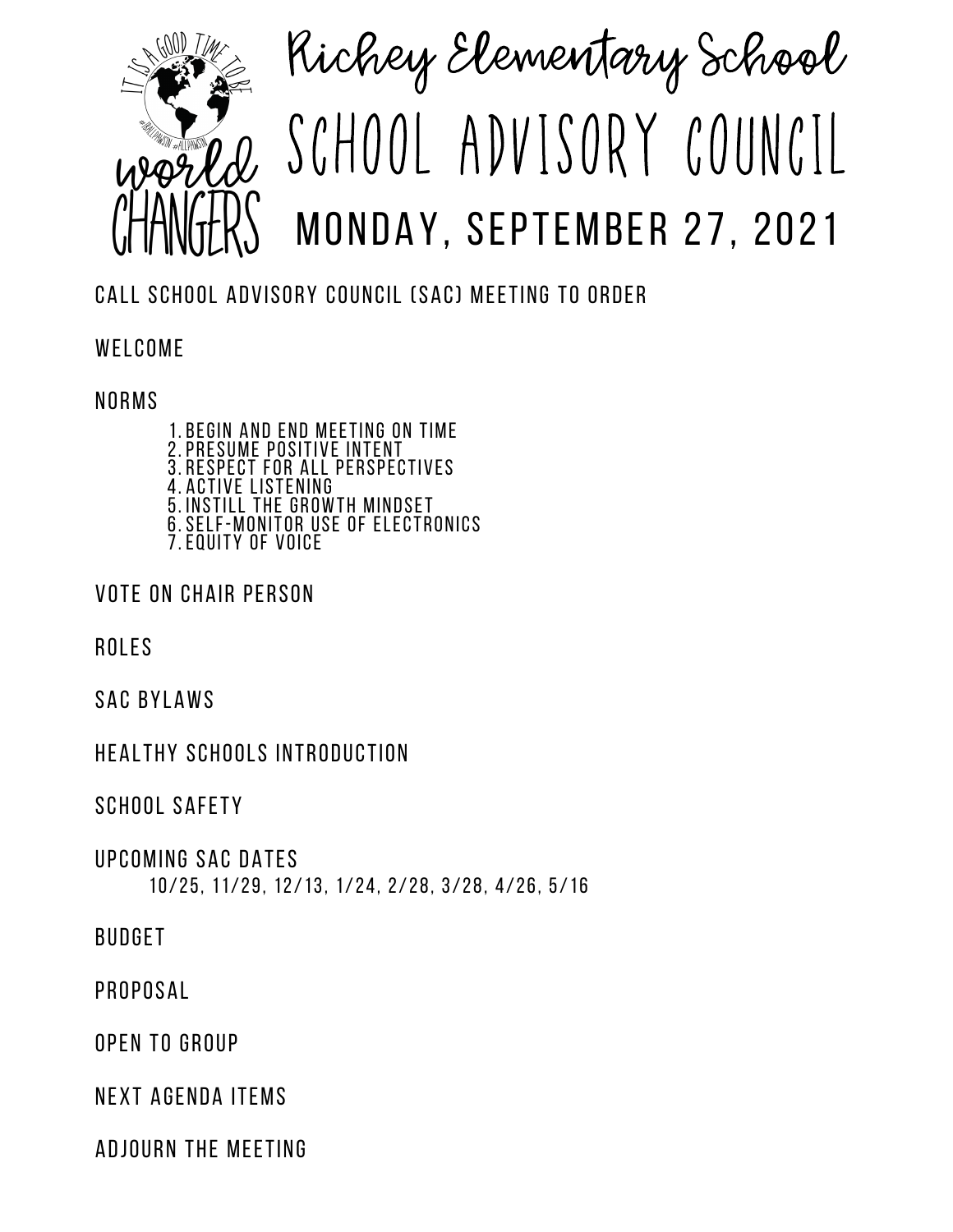

Richey Elementary School SCHOOL ADVISORY COUNCIL MONDAY, SEPTEMBER 27, 2021 **MEETING NO** 

IN ATTENDANCE (IN-PERSON):

- YLER BURKETT
- TRISHA IARUSSI
- NICOLE CHRISTENSEN
- KATHERINE LANDSEADEL • ANDREA MONGE
- BARBARA DENT

IN ATTENDANCE (VIRTUALLY):

JOANNE LOBALBO

VOTE ON CHAIR PERSON

TYLER BURKETT UNANIMOUSLY SELECTED BY ALL IN ATTENDANCE

ROLES

- NOTE TAKER / SECRETARY: NICOLE CHRISTENSEN
- TIME KEEPER: ANDREA MONGE

SAC BYLAWS

- APPROVAL OF BYLAWS
- MOTION TO APPROVE WAS PRESENTED BY BARBARA DENT
- SECONDED BY KATHERINE LANDSEADEL
- APPROVED BY ALL ATTENDING MEETING IN-PERSON

HEALTHY SCHOOLS

- ALL STUDENTS CAN RECEIVE BREAKFAST & LUNCH AT NO COST
	- AUGUST 27 549 FOR BREAKFAST; 374 FOR LUNCH
	- $\,\circ\,$  september 10 555 for Breakfast: 423 for Lunch
	- $\,\circ\,$  SEPTEMBER 24 557 FOR BREAKFAST: 553 FOR LUNCH

SMARTSNACK CELEBRATIONS CAN BE ORDERED THROUGH THE CAFE SCHOOL SAFETY

NEW SCHOOL SECURITY GUARD - VINNY VALENTINO PROPOSAL

- TO PURCHASE 2 DELL COMPUTER CARTS
	- WOULD HOLD 36 DEVICES
	- S1125 EACH
- TO PURCHASE 10 EARPIECES FOR WALKIE TALKIES
	- \$20 EACH
- MOTION TO APPROVE PURCHASE PROPOSAL PRESENTED BY ANDREA MONGE
	- $\,\circ\,$  seconded by Nicole Christensen
	- $\,\circ\,$  Approved by all attending meeting in-person